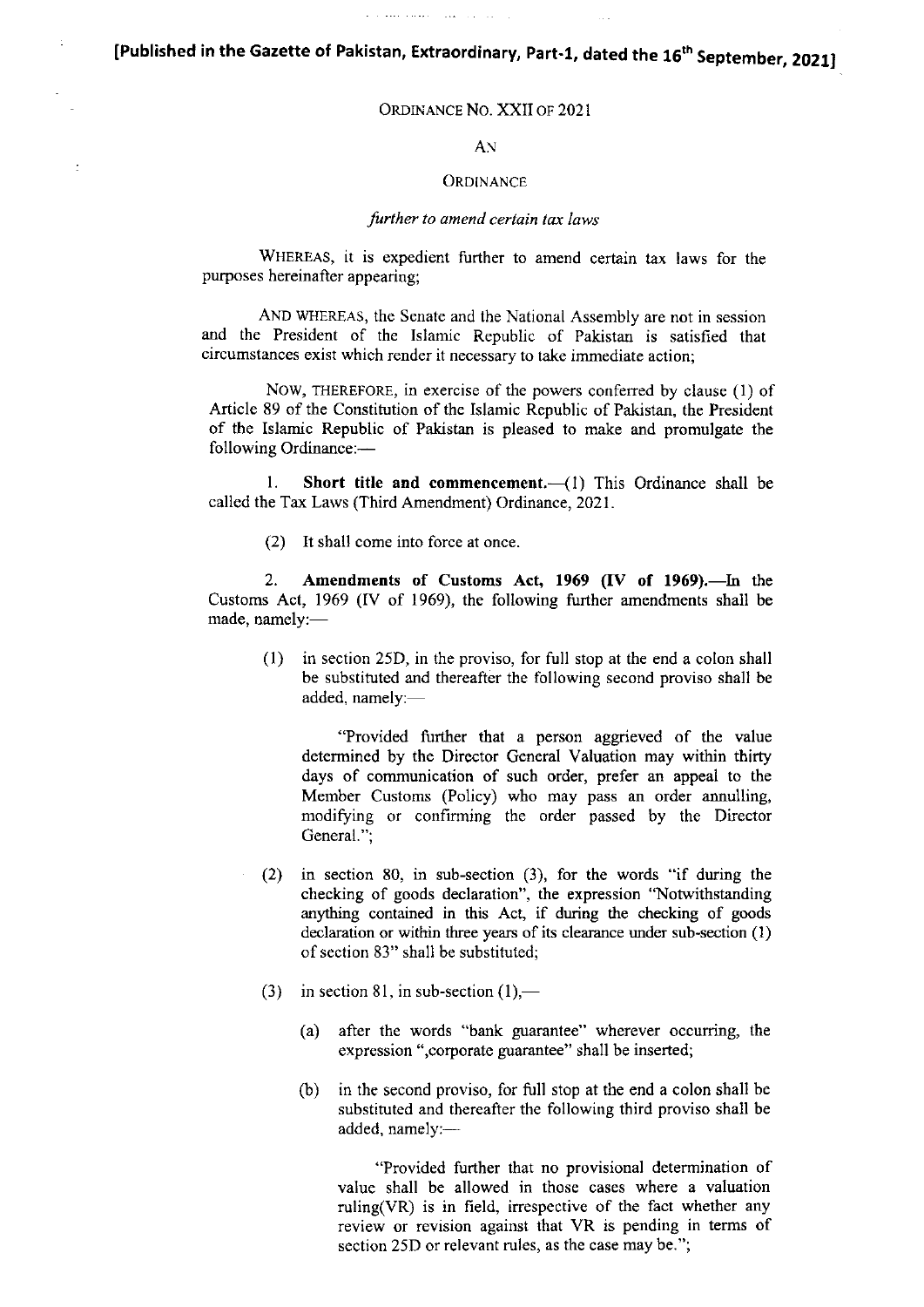- (4) in section 194A, in sub-section (l), clause (e) shall be omitted; and
- (5) in section 196, in sub-section (l), after the expression "194B", the expression "or order of the Member Customs (Policy) under sections 25D and 212B" shall be inserted;

3. Amendments of the Sales Tax Act, 1990.—In the Sales Tax Act, 1990, the following further amendments shall be made, namely:—

- $(1)$  in section 3,—
	- (a) in sub-section  $(7)$ , for the full stop at the end, a colon shall be substituted and thereafter the following proviso shall be added, namely:-

"Provided that in case of the online market place facilitating the sale of third party goods, the liability to withhold tax on taxable supplies of such pany at the rates specified in column (4) against S. No. 8 of the Eleventh Schedule to this Act, shall be on the operator of such market place."; and

- (b) after sub-section (9AA), the following new sub-section shall be added, namely:-
	- "(10) Notwithstanding anything contained in this Act, the Board may, by notification in the official Gazette, require any person or class of persons to integrate their invoice issuing machines with the Board's computerized system for real time reporting of sales in such mode and manner and from such date as may be prescribed.";
- (2) after section 14, the following new section l4A shall be added, namely:-
	- "14A. Discontinuance of gas and electricity connections.-Notwithstanding anything contained in this Act or any other law for the time being in force, the Board shall have power through sales tax gcnera) order to direct the gas and electricity distribution companies for discontinuing the gas and electricity connections of any person who falls in the following categories, namely:-
		- (a) any person, including tier-1 retailers, who fails to register for sales tax purpose; or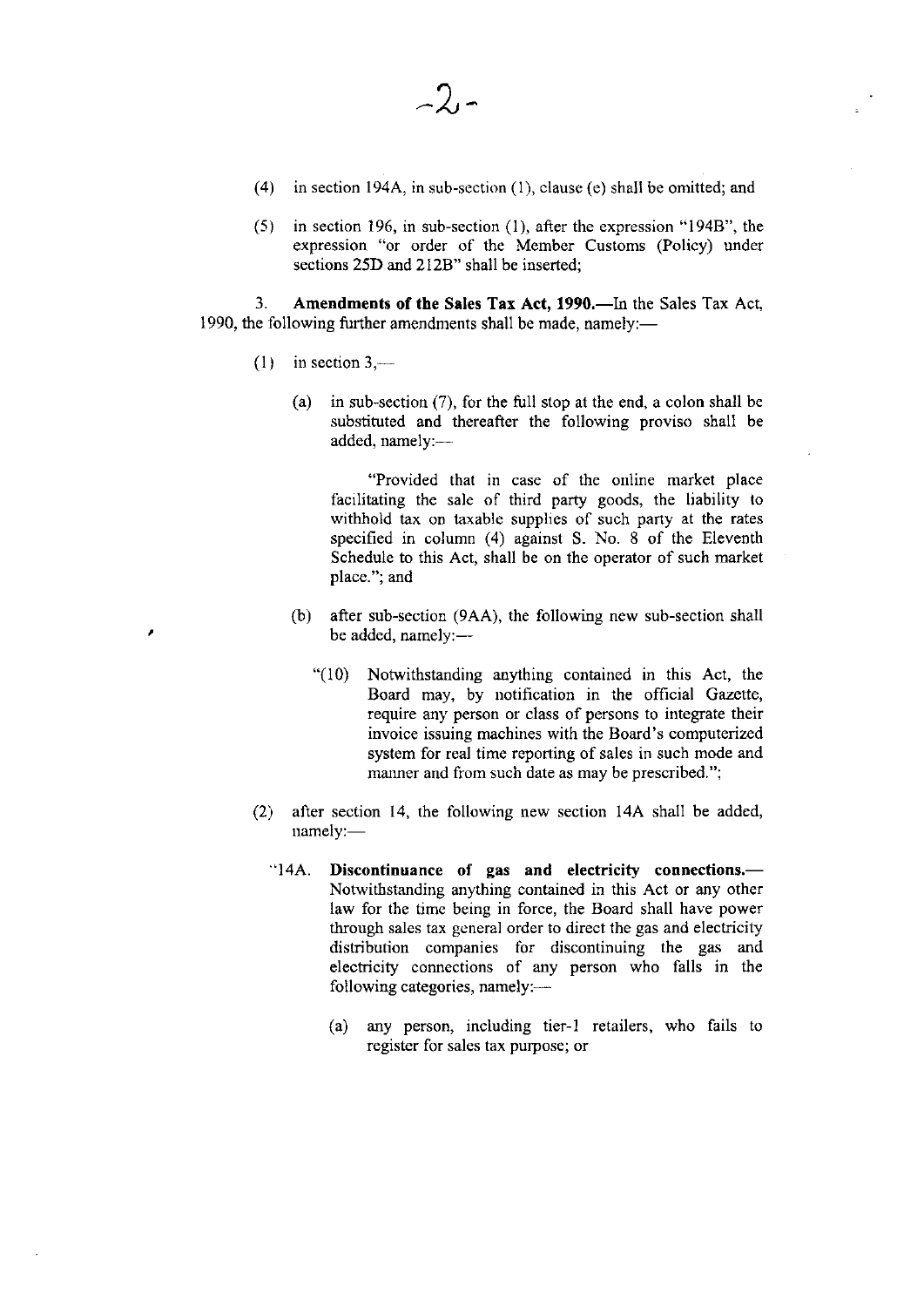(b) notihed tier-l retailers registered but not integrated with the Board's computerized system:

Provided that upon registration or integration, as the case may be, of the above said persons, the Board shall notiff the restoration of their gas or electricity connection through sales tax general order.";

- (3) in section 33, in the Table, in column  $(1)$ ,—
	- (a) against S. No.25,
		- (i) in column (2), for the expression "sub-section (9A) of section  $3$  or section  $40\overline{C}$ , as the case may be", the expression "section 40C" shall be substituted; and
		- (ii) in column (3), the expression "sub-section (9A) of section 3 and" shall be omitted; and
	- (b) after S. No. 25 and entries relating thereto in columns (2) and (3), amended as aforesaid, the following new S. No. 254 and corresponding entries relating thereto shall be inserted namely:-

| 25A. A person required to                   | Such person shall be liable to   | Sub-section (9A) of |
|---------------------------------------------|----------------------------------|---------------------|
| integrate his business                      | pay-                             | section 3           |
| stipulated under<br>as                      |                                  |                     |
| sub-section (9A) of                         | (i)<br>Penalty of five hundred   |                     |
| section 3, who fails to                     | thousand rupees for first        |                     |
| get himself registered                      | default,                         |                     |
| under the Act, and if                       |                                  |                     |
| registered, fails to                        | (ii)<br>penalty of one million   |                     |
| integrate in the manner                     | rupees for second default        |                     |
| as required under the<br>law and rules made | after fifteen days of order      |                     |
| thereunder.                                 | for first default;               |                     |
|                                             | penalty of two million<br>(iii)  |                     |
|                                             | rupees for third default         |                     |
|                                             | after fifteen days of order      |                     |
|                                             | for second default;              |                     |
|                                             |                                  |                     |
|                                             | penalty of three million<br>(iv) |                     |
|                                             | rupees for fourth default        |                     |
|                                             | after fifteen days of order      |                     |
|                                             | for third default:               |                     |
|                                             |                                  |                     |
|                                             | Provided that if such            |                     |
|                                             | person fails to integrate his    |                     |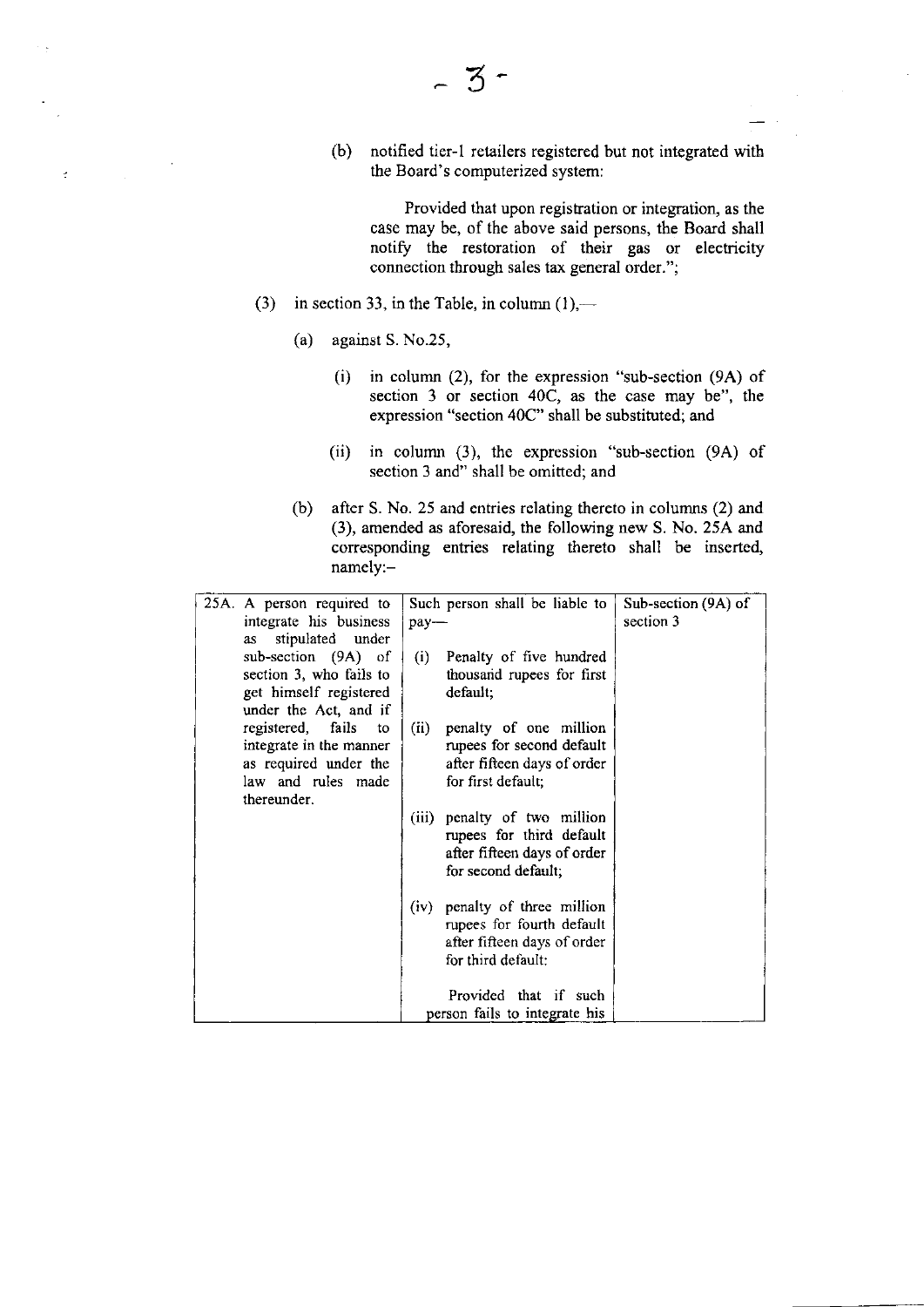| business within fifteen days<br>of imposition of penalty for<br>fourth default, his business<br>premises shall be sealed till<br>such time he integrates his<br>business in the manner as<br>stipulated under sub section<br>$(9A)$ of section 3: |  |
|---------------------------------------------------------------------------------------------------------------------------------------------------------------------------------------------------------------------------------------------------|--|
| Provided further that if<br>the retailer integrates his<br>business with the Board's<br>computerized system before<br>imposition of penalty for<br>second default, penalty for<br>first default shall be waived<br>by the Commissioner.           |  |

4

- (4) in the Fifth Schedule, in column (l), against S. No. 17, in column (2), the words "excluding that sold in retail packing under a brand name or a trademark" shall be omitted;
- (5) in the Sixth Schedule, in column  $(1)$ -
	- (a) in Table-1, $-$

í

- (i) against Serial No. 15, in column (2), the expression "(except fruits imported from Afghanistan)" shall be omitted;
- (ii) against Serial No. 159, in column (2), for the expression "30th June, 2021", the expression "31st December, 2021" shall be substituted; and
- (iii) against Serial No. 160, in column  $(2)$ , for the expression "30th June, 2021", ihe expression "31st December, 2021" shall be substituted;
- (b) in Table-3, in the Annexure, in column  $(1),-$ 
	- (i) after S. No. 2 and entries relating thereto in columns  $(2)$ , (3) and (4), the following new S. No. 2A and entnes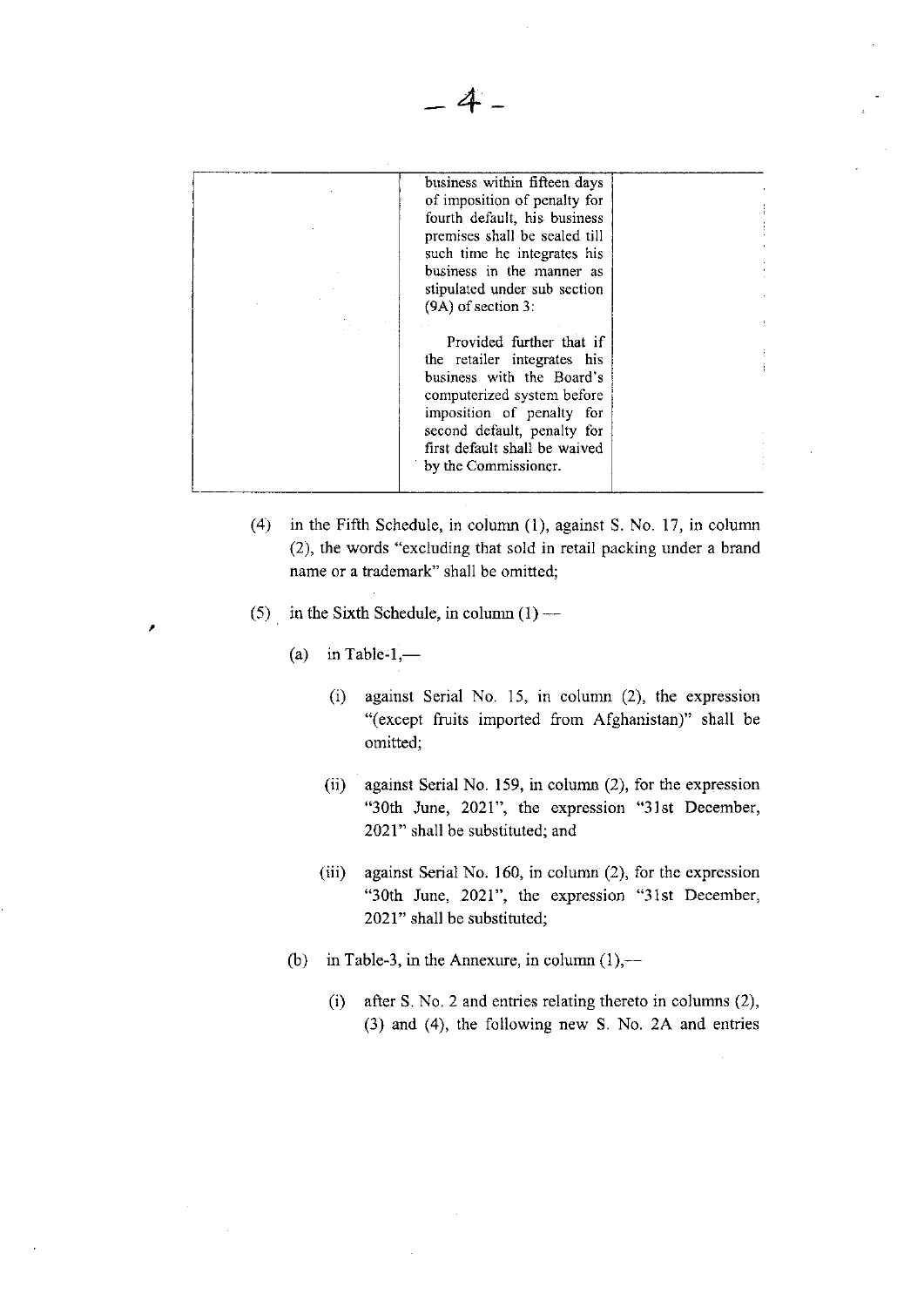relating thereto in columns (2), (3) and (4) shall be inserted, namely:-

| <sup>"2A.</sup> | The<br>following<br>raw<br>materials imported<br>by<br>registered manufacturer of<br>auto disabled syringes: |           | This concession is available<br>to registered manufacturers<br>of auto disabled syringes<br>with quota determination by |
|-----------------|--------------------------------------------------------------------------------------------------------------|-----------|-------------------------------------------------------------------------------------------------------------------------|
|                 | (1) Printing paper                                                                                           | 4802.5510 | IOCO and subject to NOC<br>from Ministry of National                                                                    |
|                 | (2) Polypropylene                                                                                            | 3902.1000 | Health Services Regulation                                                                                              |
|                 | (3) Propylene copolymers                                                                                     | 3902.3000 | and Coordination."; and                                                                                                 |
|                 | (4) Plasticized                                                                                              | 3904.2200 |                                                                                                                         |
|                 | (5) Epoxide Resins                                                                                           | 3907.3000 |                                                                                                                         |
|                 | Oriented<br>(6) Bioxially<br>Polypropylene (BOPP<br>film, laminated)                                         | 3920.2040 |                                                                                                                         |

- (ii) against S. No. 21, for the entry in column (4), the expression "import of POS machines including credit/debit cards terminals and retailer cash register." shall be substituted.
- (6) in the Eighth Schedule, in Table-1 in column  $(1)$ ,--
	- (a) S. No. 60 and entries relating thereto in columns  $(2)$ ,  $(3)$ ,  $(4)$ and (5) shall be omitted;
	- (b) after serial 66 and entries relating thereto in columns (2), (3), (4) and (5), the following new S. No.664 and corresponding entries relating thereto shall be inserted, namely:-

| "66A | Supplies excluding<br>those specified in<br>S. No. 66, as made<br>from retail outlets<br>integrated with Board's<br>Computerized System<br>for real time reporting<br>of sales | Respective<br>headings | 16% | If payment<br>$\overline{1}$ $\overline{1}$ $\overline{5}$<br>made through<br>digital mode. |
|------|--------------------------------------------------------------------------------------------------------------------------------------------------------------------------------|------------------------|-----|---------------------------------------------------------------------------------------------|
| 66B. | Import of remeltable<br>scrap                                                                                                                                                  | Respective<br>headings | 14% | $\mathbf{H}$<br>by<br>imported<br>steel melters."                                           |

 $\sim$ 

 $\hat{\mathcal{A}}$ 

and

 $\tilde{z}$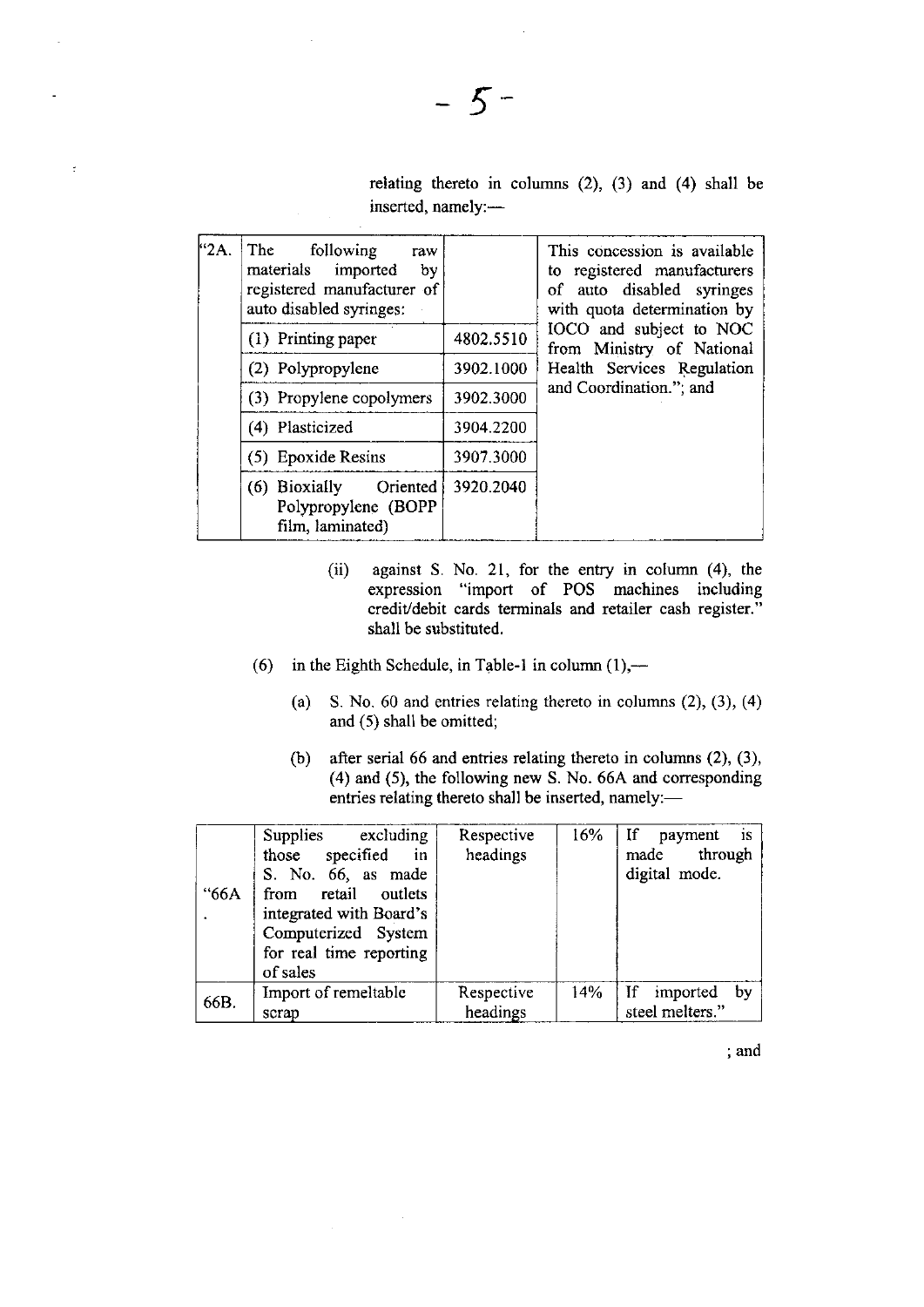(") after S. No. 74 and entries relating thereto in columns  $(2)$ ,  $(3)$ ,  $(4)$  and  $(5)$ , the following new S. No. and entries relating thereto in columns  $(2)$ ,  $(3)$ ,  $(4)$  and  $(5)$  shall be added, namely:-

| "75. | Import of electric vehicle<br>in CBU conditions                                                                                                                                                       | 8703.8090              | 5%    |                                                  |
|------|-------------------------------------------------------------------------------------------------------------------------------------------------------------------------------------------------------|------------------------|-------|--------------------------------------------------|
| 76.  | Business to business<br>transactions specified by<br>the Board through<br>$\mathbf{a}$<br>notification in official<br>Gazette subject to such<br>conditions and restrictions<br>as specified therein. | Respective<br>headings | 16.9% | If payment is<br>made through<br>digital mode.". |

4. Amendments of the Income Tax Ordinance, 2001 (Ordinance XLIX of 2001).---In the Income Tax Ordinance, 2001 (XLIX of 2001), the following further amendments shall be made, namely:-

- (1) in section  $21,$ 
	- (a) in clause  $(I)$ , after the word "any expenditure", occurring for the first time, the expression "by a taxpayer not being <sup>a</sup> company" shall be inserted;
	- (b) after clause (I), amended as aforesaid, the following new clause shall be inserted, namely:-
		- "(la) any expenditure by a taxpayer being a company for a transaction, paid or payable under a single account head which, in aggregate, exceeds two hundred and fifty thousand rupees, made other than by digital means fiom business bank account of the taxpayer notified to the Commissioner under section I l4A:

Provided that this clause shall not apply in the case of-

- (i) expenditures not exceeding twenty-five thousand rupees;
- (ii) expenditures on account of  $-$ 
	- (A) utility bills;
	- (B) freight charges;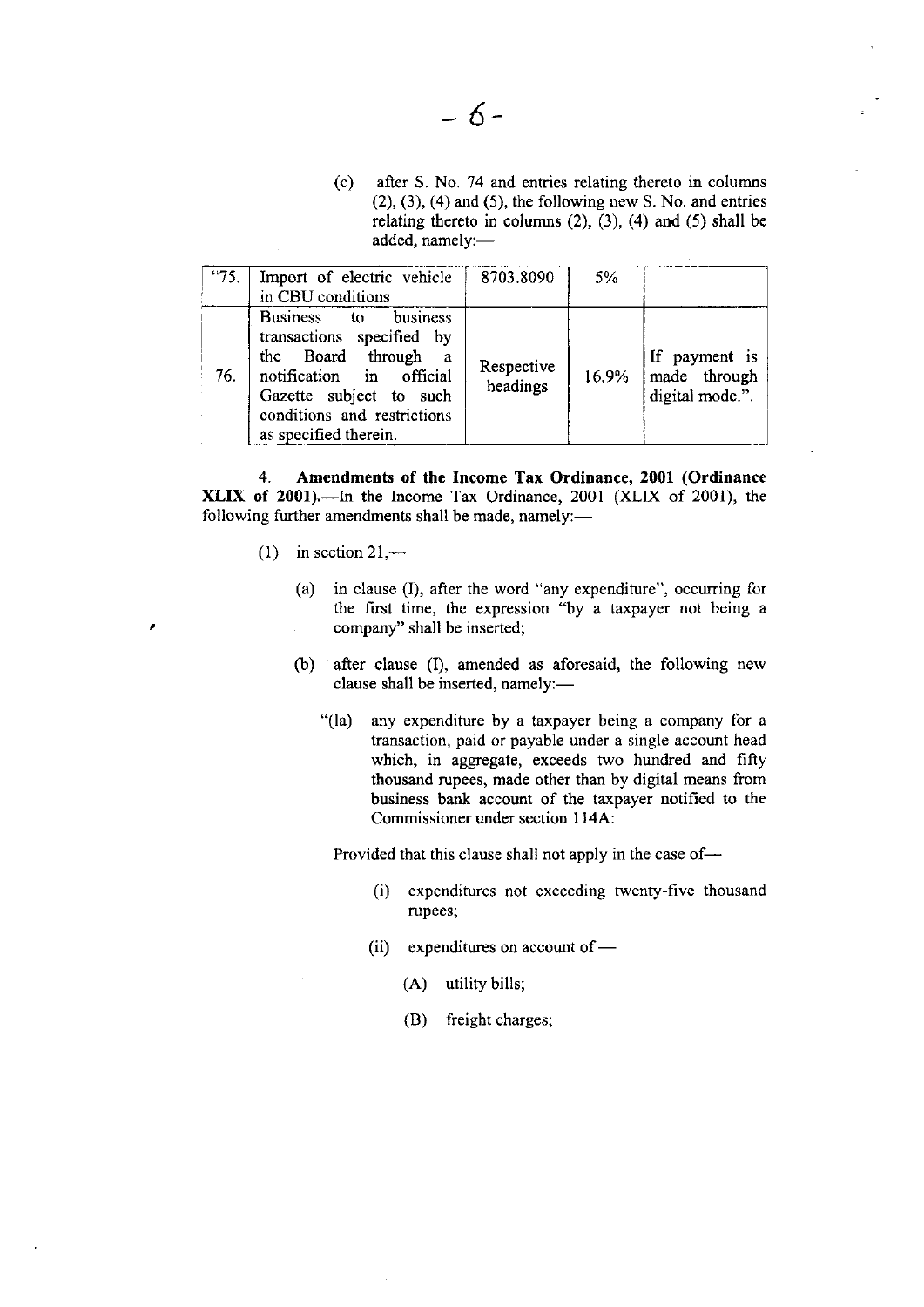(c) travel fare;

7

- (D) postage; and
- (E) payment of taxes, duties, fee, fines or any other statutory obligation; and
- (c) in clause (m), after the word "account" the expression "or through digital mode" shall be inserted;
- (2) in section 53, in sub-section (2), after the word "The" occurring for the first time the expression "Federal Govemment or the" shall be inserted;
- $(3)$  in section 111, after sub-section (4), the following new explanation shall be added, namely: $-$

"Explanation.-For removal of doubt, it is clarified that the remittance through money service bureaus (MCBs), exchange companies (ECs) and money transfer operators (MTOs) such as Westem Union, Money Gram and Ria Finance or other like entities shall be deemed to constitute foreign exchange remitted from outside Pakistan through normal banking channels as delineated under this sub-section.";

- (4) after section 1144, the following new section shall be inserted, namely:-
- "114B. Powers to enforce filing of returns.-(1) Notwithstanding anything contained in any other law for the time being in force, the Board shall have the powers to issue income tax general order in respect of persons who are not appearing on ATL but are liable to file retum under the provisions of this Ordinance.
	- (2) The income tax general order issued under sub-section (1) may entail any or all of the following consequences for the persons mentioned therein, namely:-
		- (a) disabling of mobile phones or mobile phone sims;
		- (b) discontinuance of electricily connection;
		- (c) and discontinuance of gas connection.
	- (3) The Board or the Commissioner having jurisdiction over the person mentioned in the income tax general order may order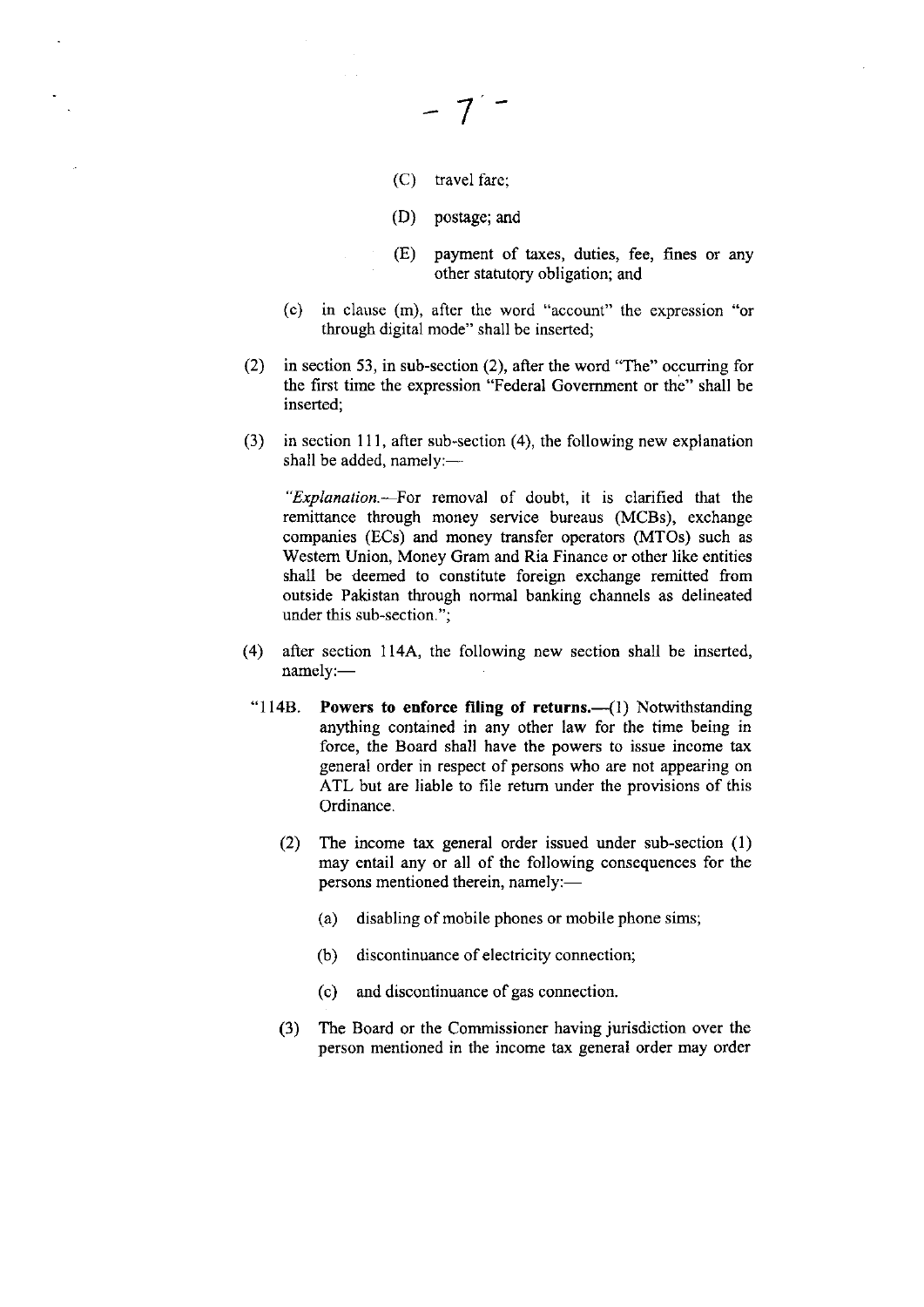restoration of mobile phones, mobile phone sims and connections of electricity and gas, in cases where he is satisfied that -

- (a) the retum has been filed; or
- (b) person was not liable to file retum under the provisions of this Ordinance.
- (4) No person shall be included in the general order under sub-section (l) unless following conditions have been met with, namely:-
	- (a) notice under sub-section (4) of section ll4 has been issued;
	- (b) date of compliance of the notice under sub-section  $(4)$  of section 114 has elapsed; and
	- (c) the person has not filed the return
- (5) The action under this section shall not preclude any other action provided under the provisions of this Ordinance.";
- (5) after section 1754, the following new section shall be inserted, namely:-

#### '1758. National Database and Registration Authority (NADRA).

- (1) The Narional Database and Registration Authority shall, on its own motion or upon application by the Board, share its records and any information available or held by it, with the Board, for broadening of the tax base or carrying out the purposes of this Ordinance.
- (2) The National Database and Registration Authonty may-
	- (i) submit proposals and information to the Board with a view to broadening the tax base;
	- (ii) identify in relation to any person, whether a taxpayer or not -
		- (a) income, receipts, assets, properties, Iiabilities, expenditures, or transactions that have escaped assessment or are under-assessed or have been assessed at a low rate, or have been subjected to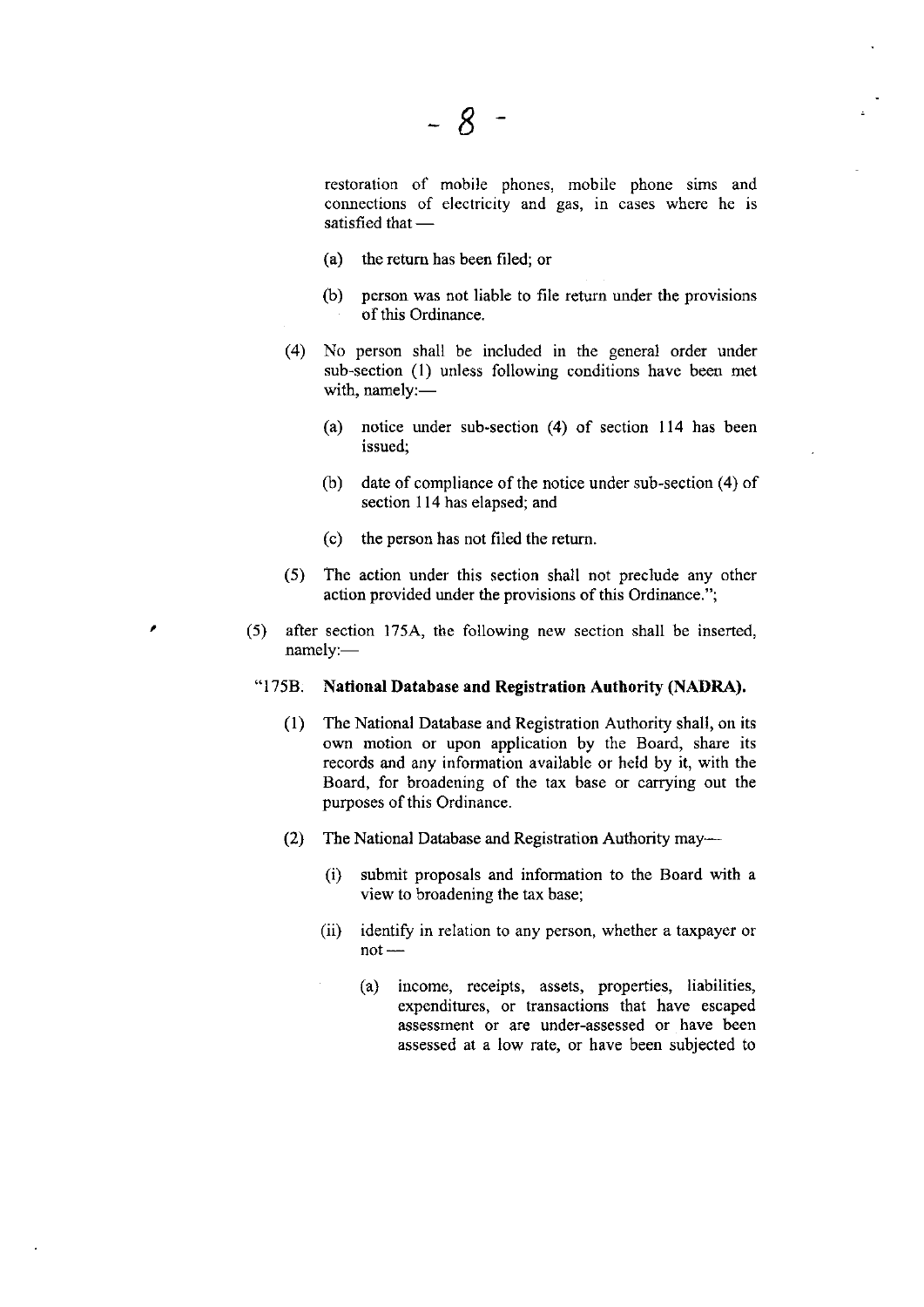excessive relief or refund or have been misdeclared or misclassified under a particular head of income or otherwise;

- (b) the value of anything mentioned in sub-clause (a) of clause (ii), if zuch value is at variance with the value notified by the Board or the district authorities, as the case may be, or if no such value has been notified the true or market value; and
- (iii) enter into a memorandum of understanding with the Board for a secure exchange and utilization of a person's information.
- (3) The Board may use and utilize any information communicated to it by the National Database and Registration Authority and forward such information to an income tax authority having jurisdiction in relation to the subject matter regarding the information, who may utilize the information for the purposes of this Ordinance.
- (4) The National Database and Registration Authonty may compute indicative income and tax liability of anyone mentioned under sub-sections (1) or (2) by use of artificial intelligence, mathematical or statistical modeling or any other modem device or calculation method.
- (5) The indicative income and tax liability computed by the National Database and Registration Authority under subsection (4) shall be notified by the Board to the person in respect of whom such indicative income and tax liability has been determined, who shall have the option to pay the determined amount on such terms, conditions, installments, discounts, reprieves pertaining to penalty and default surcharge, and time limits that may be prescribed by the Board.
- (6) In case the person against whom a liability has been determined under sub-section (4), does not pay such liability within the time prescribed under sub-section (5), the Board shall take action under this Ordinance, upon the basis of tax liability compured under sub-section (4).
- (7) If the person against whom the Iiability has been determined under sub-section (4) pays such liability in terms of sub-section (5), such payment shall be construed to be an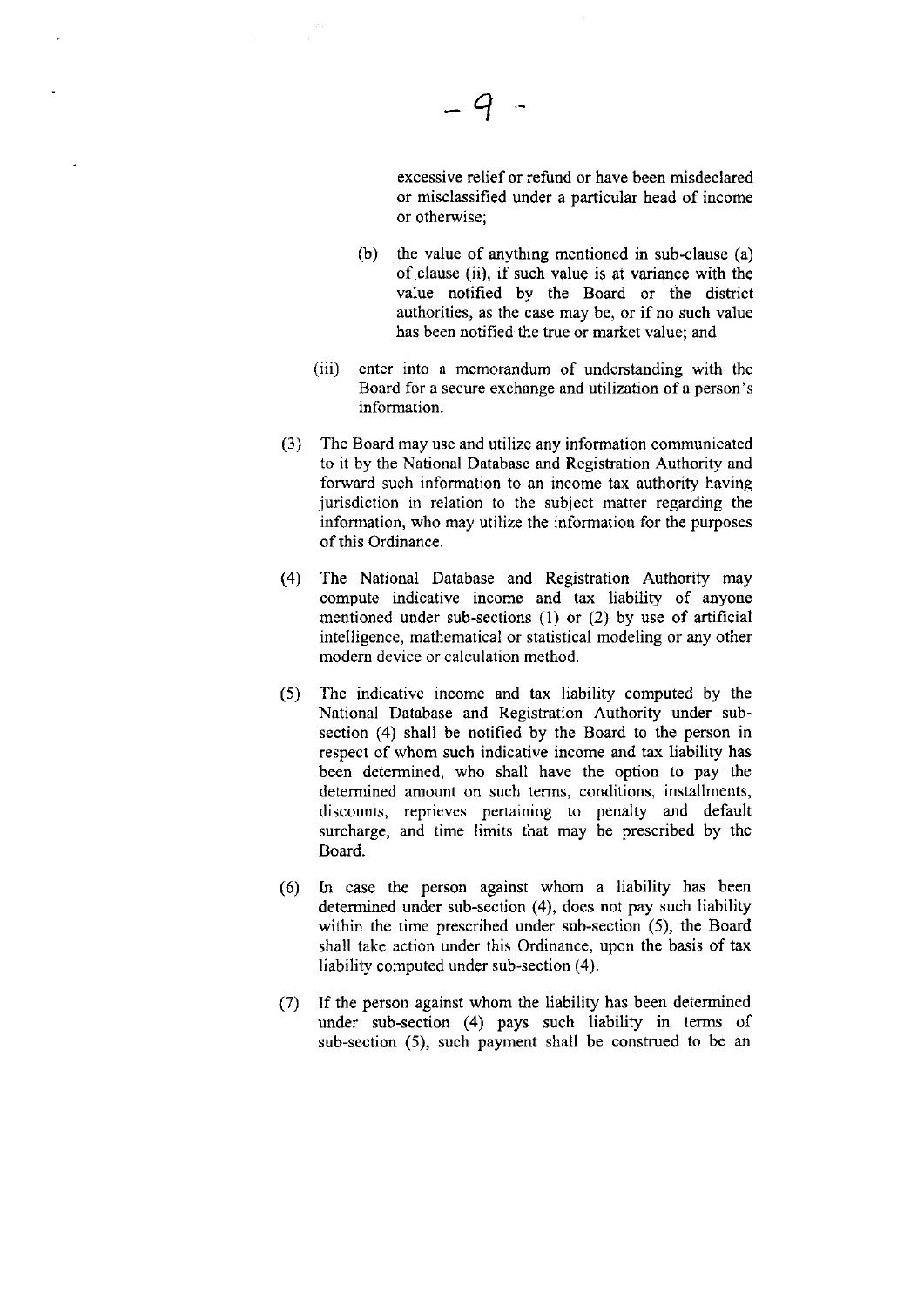amended assessment order under section 120 or sub-section  $(1)$  of section 122 or sub-section  $(4)$  of section 122 as the case may be.

- (8) For the purposes of sub-sections (4) and (5), the Board may prescribe the extent of installments, reprieves pertaining to penalty and default surcharge and time limits.";
- (6) in section 182, in sub-section (1), in the Table, in column (1),
	- (a) against S. No. l, for the entry in column (3), the following shall be substituted, namely:-

"Such person shall pay a penalty equal to higher of  $-$ 

- (a) 0.1 % of the tax payable in respect of that tax year for each day of default; or
- (b) rupees one thousand for each day of default:

Provided that minimum penalty shall be-

- (a) rupees ten thousand in case of individual having seventy-five percent or more income from salary; or
- (b) rupees fifty thousand in all other cases:

Provided further that maximum penalty shall not exceed two hundred percent of tax payable by the person in a tax year:

Provided also that the amount of penalty shall be reduced by  $75\%$ ,  $50\%$  and  $25\%$  if the return is filed within one, two and three months respectively after the due date or extended due date of filing of return as prescribed under the law;

Explanation.- For the purposes of this entry, it is declared that the expression "tax payable" means tax chargeable on the taxable income on the basis of assessment made or treated to have been made under sections 120, 121, 122 or 122D.

(b) S. No.14 and entries relating thereto in columns  $(1)$ ,  $(2)$ ,  $(3)$ and (4) shall be omitted and shall always be deemed to have been so omitted since the commencement of the Income Tax Ordinance, 2001 (XLIX of 2001).";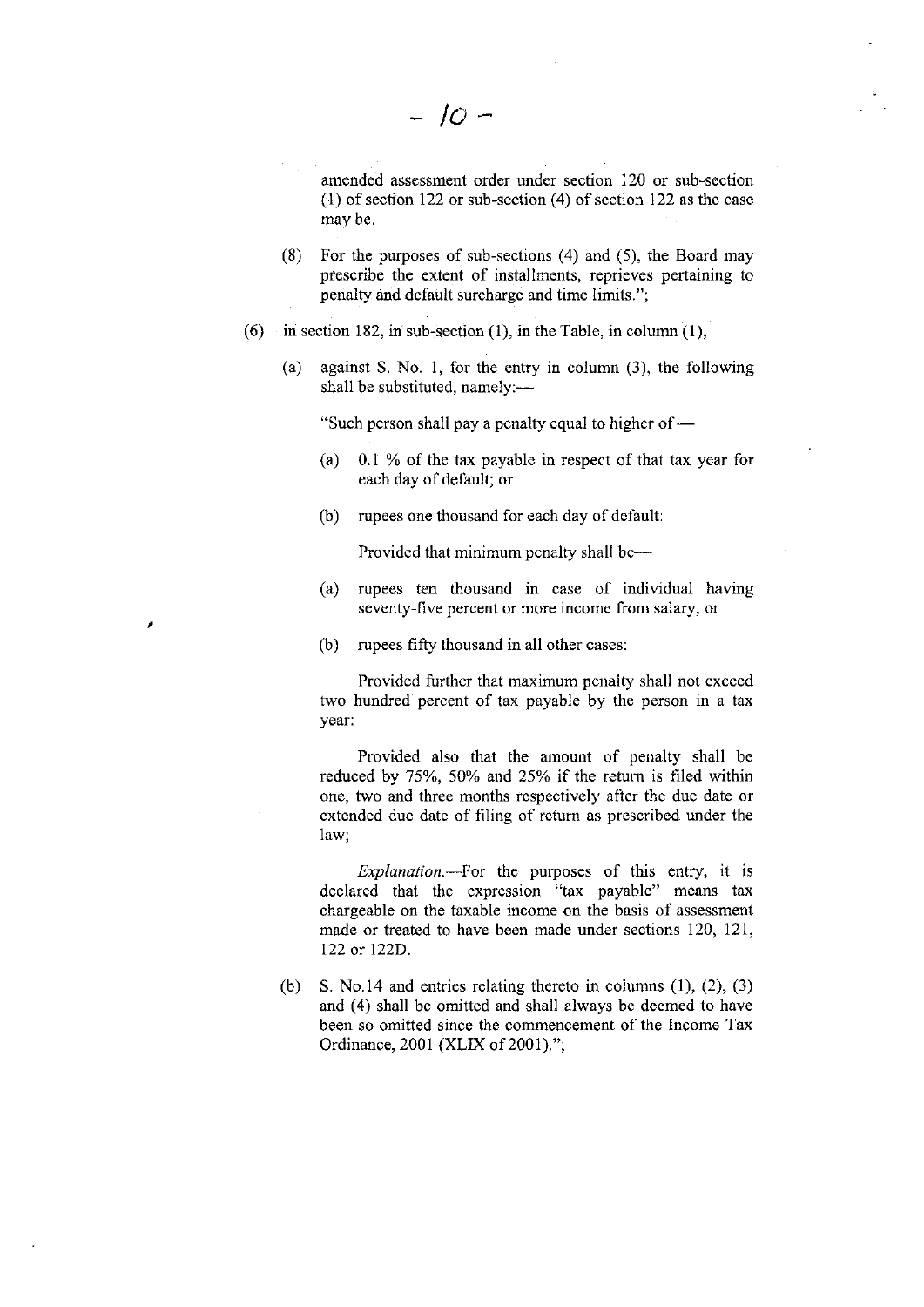- (7) section 198 shall be omitted and shall always be deemed to have been so omitted since the commencement of the Income Tax Ordinance, 2001 (XLIX of 2001);
- (8) in section 216, in sub-section (3), clause (kb) shall be omitted;
- $(9)$  in section 235,—
	- (a) after sub-section (l), the following new sub-section shall be added, namely:-
		- " $(1A)$  In addition to tax collectable under sub-section  $(1)$ , there shall be collected additional advance tax at the rates given in the Division-IV of Part-tV of the First Schedule from professionals not appearing on ATL and operating from residential premises having domestic electric connections from electricity distribution companies.

For the purposes of this sub-section professionals include accountants, lawyers, doctors, dentists, health professionals, engineers, architects, IT professionals, tutors, trainers and other persons engaged in provision of services.";

- (b) in sub-section (4), in clause (c), after the word "company'', the expression " or domestic consumer" shall be inserted;
- (10) In the First Schedule, in Part-IV, in Division-lV, after the omitted clause (2), the following new clause shall be inserted, namely:—
	- '(2A) The rate of additional advance tax under sub-section (lA) of section 235 shall be collected from the gross amount of the electricity bills at the rates given below:-

| Sr. No. | <b>Description</b>                                                        | Rate of<br>additional tax |
|---------|---------------------------------------------------------------------------|---------------------------|
| (1)     | (2)                                                                       | (3)                       |
|         | Where the bill does not exceed 10,000 rupees                              | 5%                        |
| 2       | Where the bill exceeds 10,000 rupees but<br>does not exceed 20,000 rupees | 10%                       |
| 3       | Where the bill exceeds 20,000 rupees but<br>does not exceed 30,000        | 15%                       |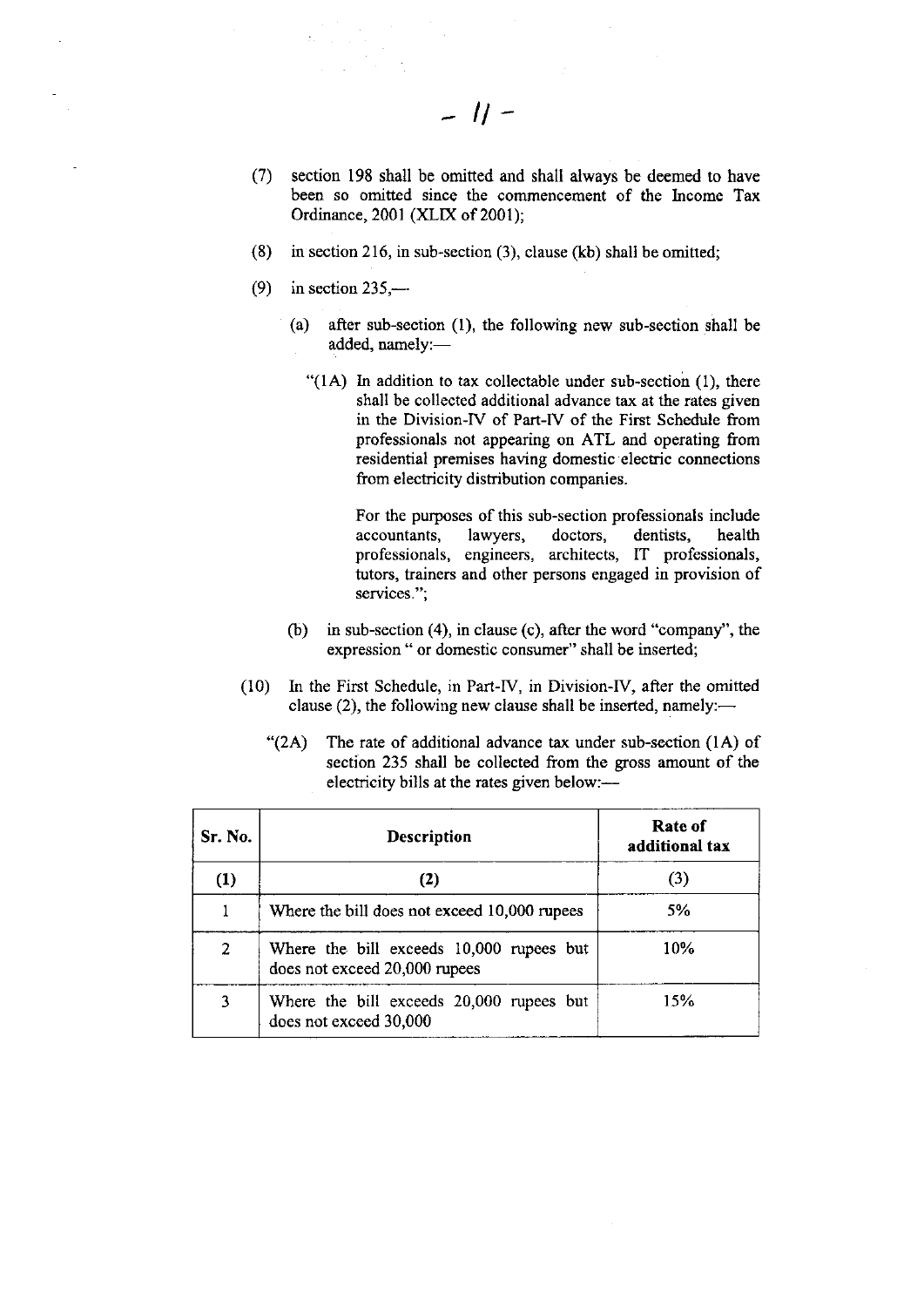| Sr. No.        | Description                                                        | Rate of<br>additional tax |
|----------------|--------------------------------------------------------------------|---------------------------|
| (1)            | (2)                                                                | (3)                       |
| $\overline{4}$ | Where the bill exceeds 30,000 rupees but<br>does not exceed 40,000 | 20%                       |
| 5              | Where the bill exceeds 40,000 rupees<br>but does not exceed 50,000 | 25%                       |
| 6              | Where the bill exceeds 50,000 rupees<br>but does not exceed 75,000 | 30%                       |
| 7              | Where the bill exceeds 75,000 rupees                               | $35\%$ ";                 |

- $(11)$  in the Second Schedule,—
	- (A) in Part-I, in clause (66), in sub-clause (1), in the Table l, in  $column (1)$ , $-$ 
		- (i) S. Nos. (xlx) to (xlxv) shall be re-numbered as S. Nos. (l) to (lv) respectively;
		- (ii) after S. No. (lv), re-numbered as aforesaid, and entries relating thereto in column (2), the following new entry shall be added, namely:-

Pakistan Mortgage Refinance Company Limited."; "lvi

(B) in Part II,—

- (i) in clause (24C), after the word "cement" the expression ", steel" shall be inserted; and
- (ii) in clause (24D), after the word "cement" the expression ", steel" shalI be inserted; and
- (C) in Part-IV, in clause (11A), after the sub-clause (xliv), following new sub-clause shall be added, namely: -

| " $(x v)$ Mobile phone manufacturers engaged in the local |
|-----------------------------------------------------------|
| manufacturing of mobile phone devices.";                  |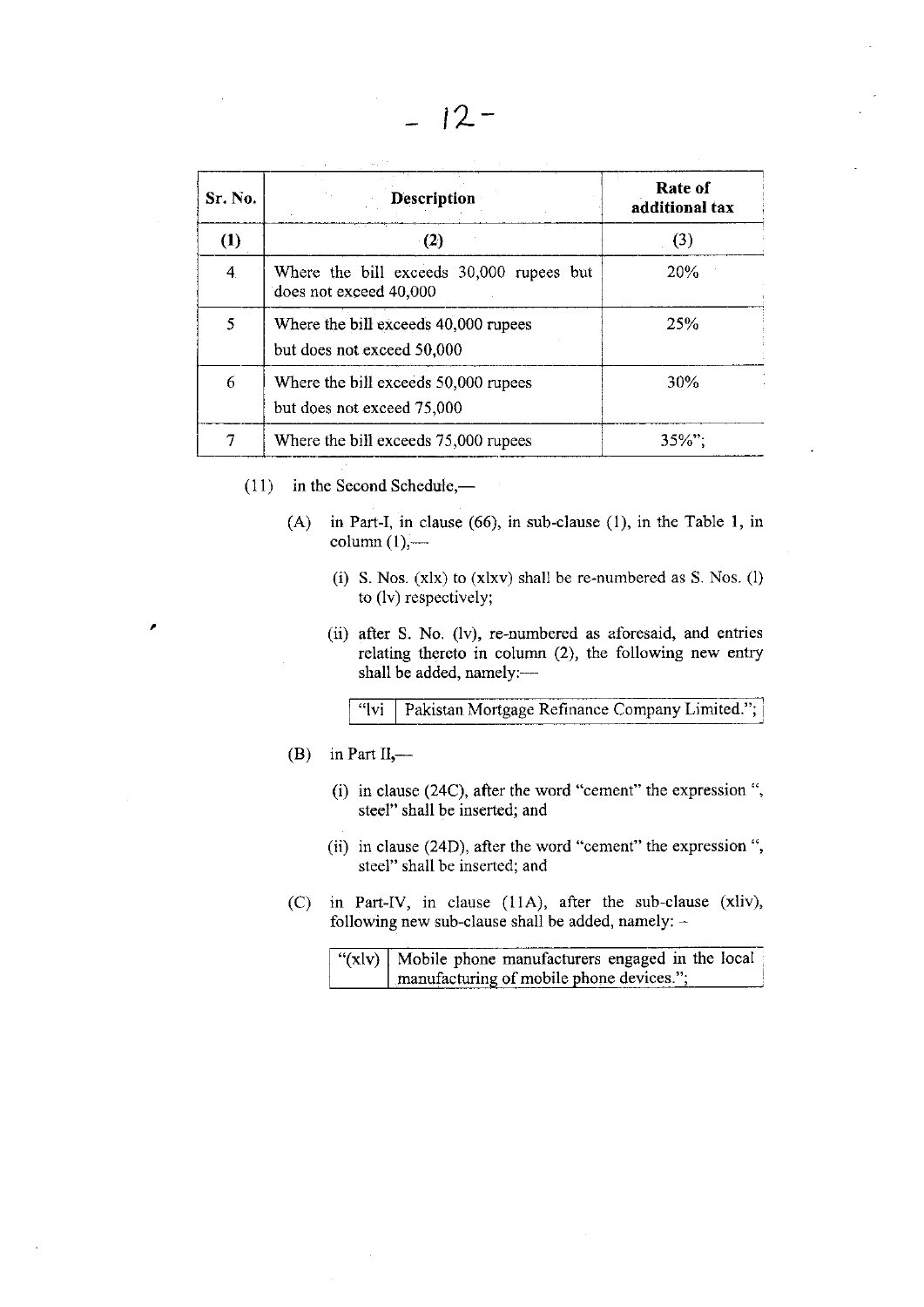- (12) in the Seventh Schedule, in nrle 6C, in sub-rule (6A), for the word "assets", wherever occurring, the word "gross advances" shall be substituted; and
- (11) in the Thiteenth Schedule, in the Table 1, in column (1), after S. No. 62 and entries relating thereto in column (2), the following S. No and entry relating thereto shall be added, namely: -

| 63 | All entities mentioned in Table – I of clause (66) of |
|----|-------------------------------------------------------|
|    | Part-I of the Second Schedule of the Ordinance.".     |